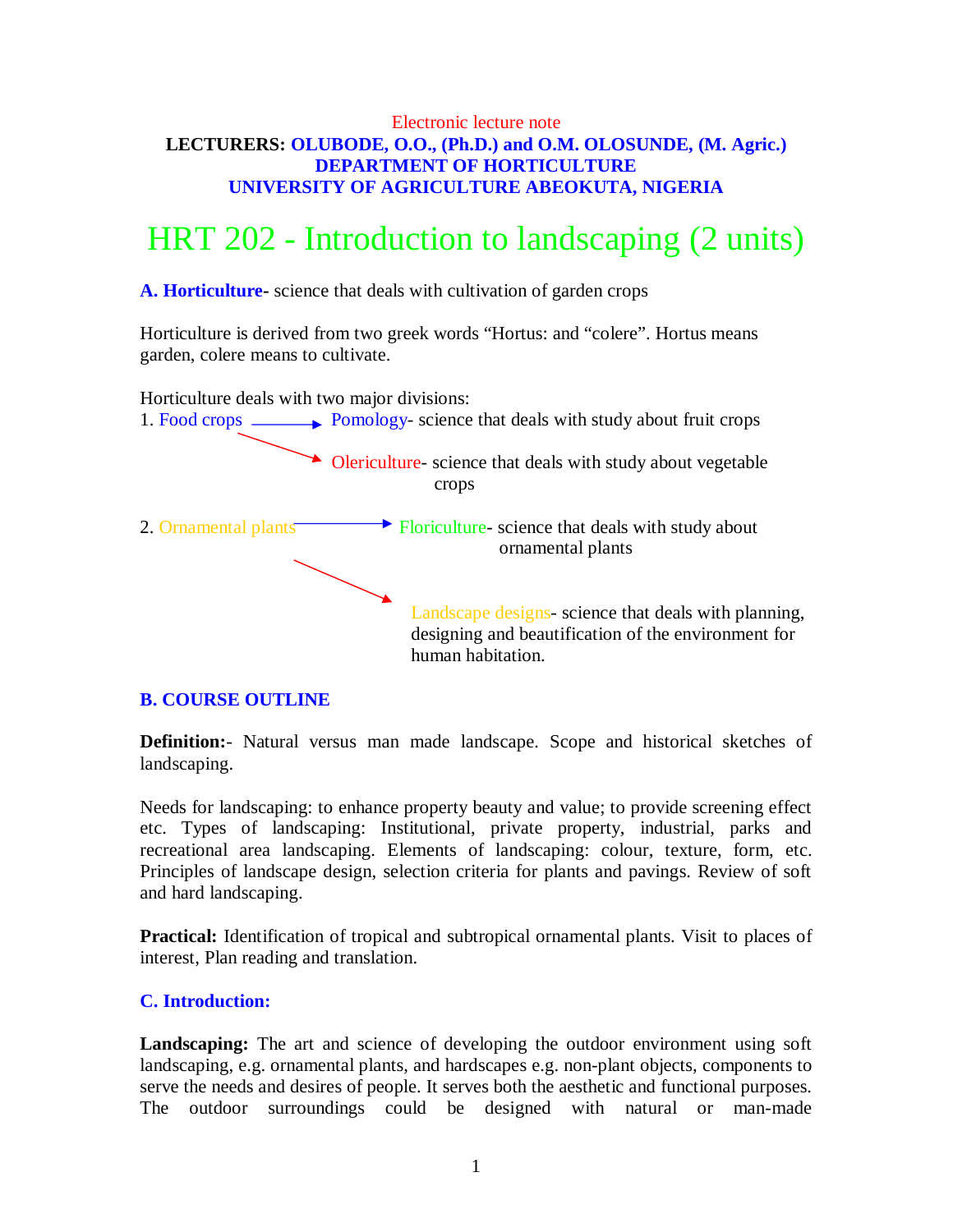components/materials/objects i.e it could be natural or artificial. Landscaping involves design, construction and maintenance of landscapes.

**Landscape design/Garden design:** Science and art of organizing and enriching outdoor space through the placement of plants and structures in agreeable and useful relationship with natural environment.

It involves the qualitative and functional arrangement and spacing of plants and nonplants garden features on a parcel of land set aside in the planning process that gives an overall pleasing effect.

Design essentially entails manner in which objects are artificially arranged in order to attain a particular objective, usually may be not always, a functional and a visibly pleasing arrangement.

Landscape design is more than just a cosmetic treatment to be applied to indifferent or insensitive architectural or engineering in order to soften the harsh edges or disguise an awkward layout.

It is to integrate structures in to the environment by reducing the visual intrusiveness, by repairing damage to the existing vegetation and more positively by providing a setting that is attractive and welcoming.

**Landscape:** Layout/arrangement of ground or land in scenery. It could be natural or artificial (man-made)

# **D. Natural versus man-made (artificial) landscaping**

**Natural landscape:** A landscape that is unaffected by human activities. It may contain components that are living or non-living or both. Natural landscape remains intact if the living and non-living of the natural environment are free to move and chnge. Today no place on earth is unaffected by human activities. Thus landscape tents to vary in their degree of naturalness. Therefore, classification have been made into four types:

- a **natural** landscape is one that is unaffected by human activity
- a **sub-natural** landscape is one where if human activity was removed it would go back to a normal state
- a **semi-natural** landscape is one that has been drastically modified by human activity but has some natural elements left intact
- an **agricultural** landscape is one that has been totally altered and arranged by human activity - very little if any naturalness is left

Examples of natural landscape in Nigeria are; natural surrounding such as forest or desert, rocks (Olumo rock, Zuma rock), Erin Ijesa water falls, Ikogusi warm/cold spring, plateau in Jos, Mambila etc.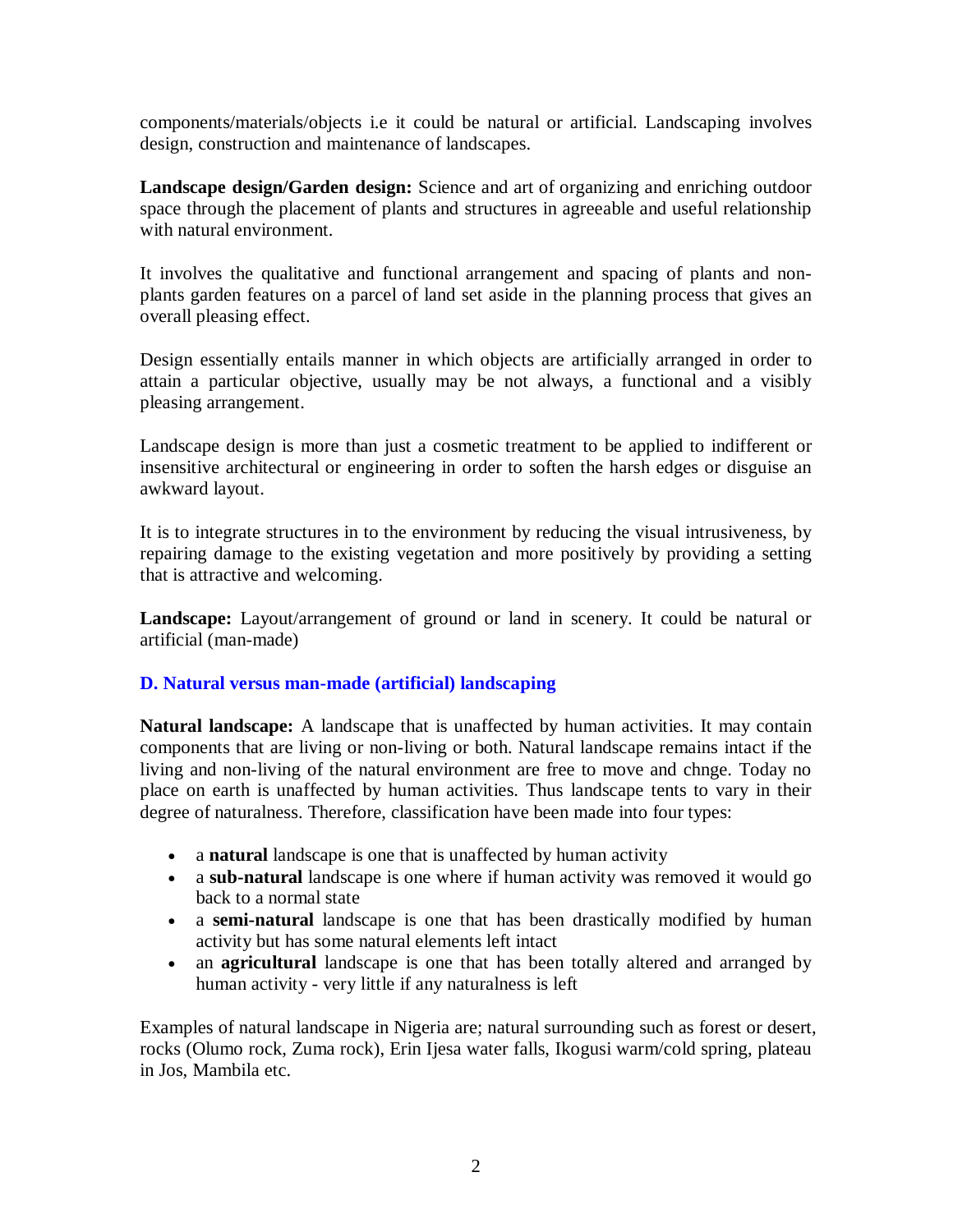**Artificial Landscape:** The use of artificially made plants (synthetic or otherwise) for landscaping of outdoor environment. Nowadays, it is common to see large quantities of artificial plants (trees, palms, lawns) being used for landscaping. Though, it will not and cannot replace the natural plants in their effects and functions on the landscape, but could also add to the beauty of the environment. It has the advantage of low maintenance in terms of watering, fertilizer application, mowing incase of lawns and turfs, trimming/pruning and so on. Other items in artificial designs include the use of art works, e.g. sculpture (UNAAB Olumo model), concrete benches and tables, water bodies such as water fountains, artificial springs, etc.

## **E. Scope and historical sketches of landscaping**

**Scope:** Landscape by its very nature encompasses all other specialist sections of Amenity horticulture in one form or the other. It includes the design, construction, maintenance and management of landscape features. Knowledge of floriculture, landscape architecture, and engineering are usually important.

**History:** Landscaping is an important sector which has expanded and still expanding in recent years in Nigeria. Despite this development, it is by no means comparable to what is obtainable in the developed countries in terms of development, quality, patronage and boom experienced in the landscape horticulture industry.

People have designed garden throughout the recorded history. Thousands years ago in Egypt and Babylon, there were planted architectural structures. The roots of renaissance garden extend back to the tradition of antiquity, especially those of ancient Rome. To self conscious revival of the idea of Vitruvius and Pliny, there was added the influence of Islamic world and medieval theory and practice. The use of water and fountains and organization of garden in to geometric quarters were part of wider inheritance.

In Nigeria, from the time immemorial, people consciously or unconsciously add physiographic and environmental characteristics to the land around them either for aesthetic gratification and or environmental enrichment and protection.

Traditionally, people keep garden and trees around their buildings. Though, the experience of the colonial era did little to influence creation and preservation of beauty in the surroundings as it was in Francophone countries.

Nevertheless, the inception of colonialism changed the trends of events as concerted effort were made to formally landscape some public buildings, government reservation areas (GRAs), institutions of higher learning, and sport fields which marked the beginning of organized/formal landscaping in Nigeria. Missionaries (Christian) also established plants in churches and schools. Some individual copied this idea and planted some ornamental plants in their surroundings.

Nowadays, landscaping business is fashionable and there is influx of all sorts of people in to the profession, having seen it as an avenue to make quick money. There is generally,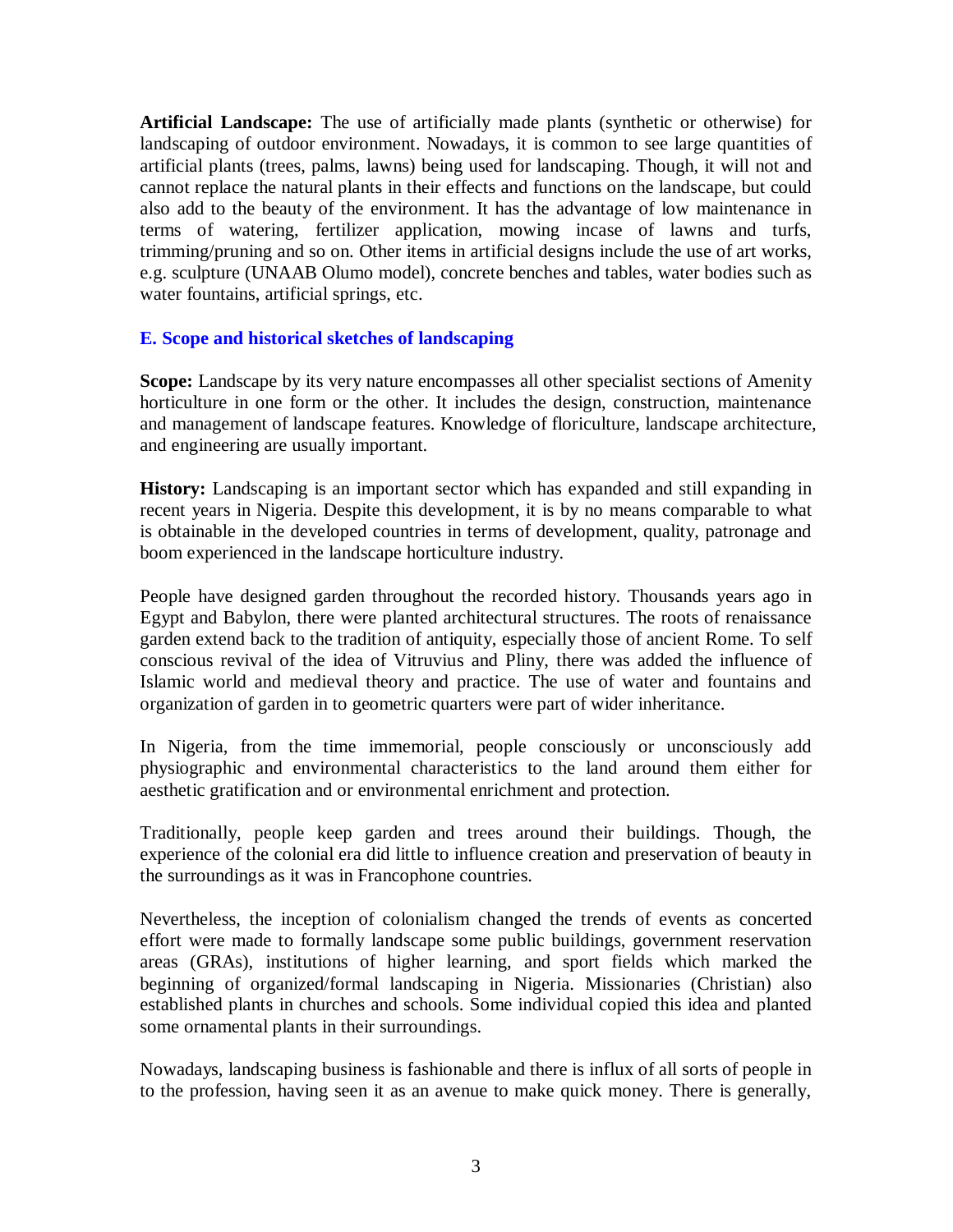limited concern for landscape planning and management in Nigeria, most importantly from government with the exception of few state governments, who recently seem to brace up to the challenges of creating a beautiful and welcoming environment.

# **F. Reasons for landscaping:**

Basically, if human beings had never altered the natural world, there would be no need for designers. Nature is such a perfect designer that left unchanged by human beings, the earth's beauty and natural system would never have require improvement. This idea is however not realistic in the modern world.

Therefore, some of the reasons why landscaping is important are;

1. Aesthetic/ Beautification of environment which is the primary purpose of landscaping

2. Engineering purpose: e.g. protection of structures against environmental hazards i.e. rain storms etc.

3. Architectural purpose: e.g. re-integration of structures in to the natural environment

4. Biological purpose: e.g. improves the micro-climate (environment), absorbs dust, noise, pollutants and assist in air purification.

5. Ecological purpose: e.g. some ornamental plants can be used to solve ecological problems such as flooding, to control erosion and absorb chemical from soil (oil spilage)

6. Economic purpose: e.g. creation of job opportunities, add value to property, creates wealth for plant growers and government (taxes, foreign exchange), beautiful environment also attract tourists and investors.

7. Social purpose: e.g. landscaped areas are useful as recreation and relaxation venues (parks), sporting arenas (polo, football fields), and symbols of affluence/wealth.

8. Nutritional/Medicinal purpose: e.g. some plants used primarily for landscaping could also be used for food (fruits and vegetables) and medicines, plants have therapeutic effect on patient etc.

9. Environmental control in prevention of hazards such as wind breaks, shade trees for guide against sun glares, etc.

10. Urban forestry in the integration of forest resources into urban areas by town planners and foresters, provision of shelter belts, and fire woods, etc.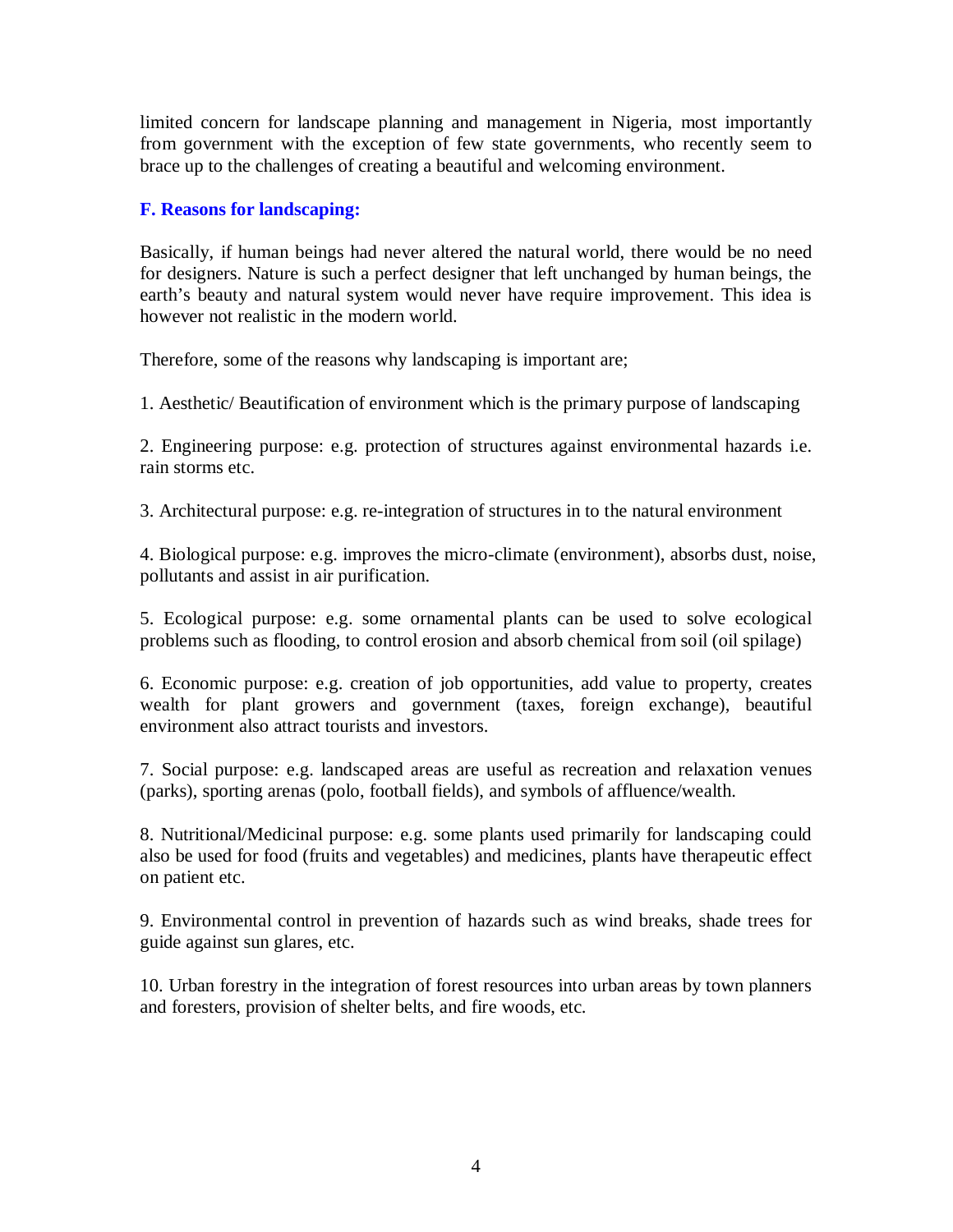

**1. Private property/residential landscaping:** Landscaping of personal residential properties like a flat, bungalow, duplex, estate etc. Usually, plants of different good qualities are used as much as possible for the enjoyment of owner(s). It is important to landscape to the taste of the clients even if expensive materials will be used.

Characteristics:

a. There is no need for plant nursery- it is small in scope and very expensive to keep a personal nursery

b. No green or glass houses is required

c. There is only one garden for family members and their friends

**2. Industrial landscaping:** It involves the establishment of plants and hardscapes within the industrial estate/area e.g Agbara industrial estate, Nigeria Breweries Ltd, Portland/Lafage cement company, etc. Most areas are planted to grasses, trees and hedges along the walkways. It is not necessary to use exotic or expensive items compared to private property landscapes. When landscaping for factories/industrial centres, study kind of activities in each section e.g manufacturing area with many peoples, vehicles and materials-grassing the whole area dotted with spot planting will be appropriate. Near administrative block, use beautiful materials because it is the focus and should be at it best. Inside the offices; a number of indoor plants may be introduced.

Characteristics:

a. There may be need to have a plant nursery within the industrial estate, particularly for big industrial estate.

b. No green or glass house is required

c. It has at least two gardens depending on the size

Though, hotels can also be regarded as industrial landscaping because it is not meant for a single family, but for the general public and for commercial purpose. However, in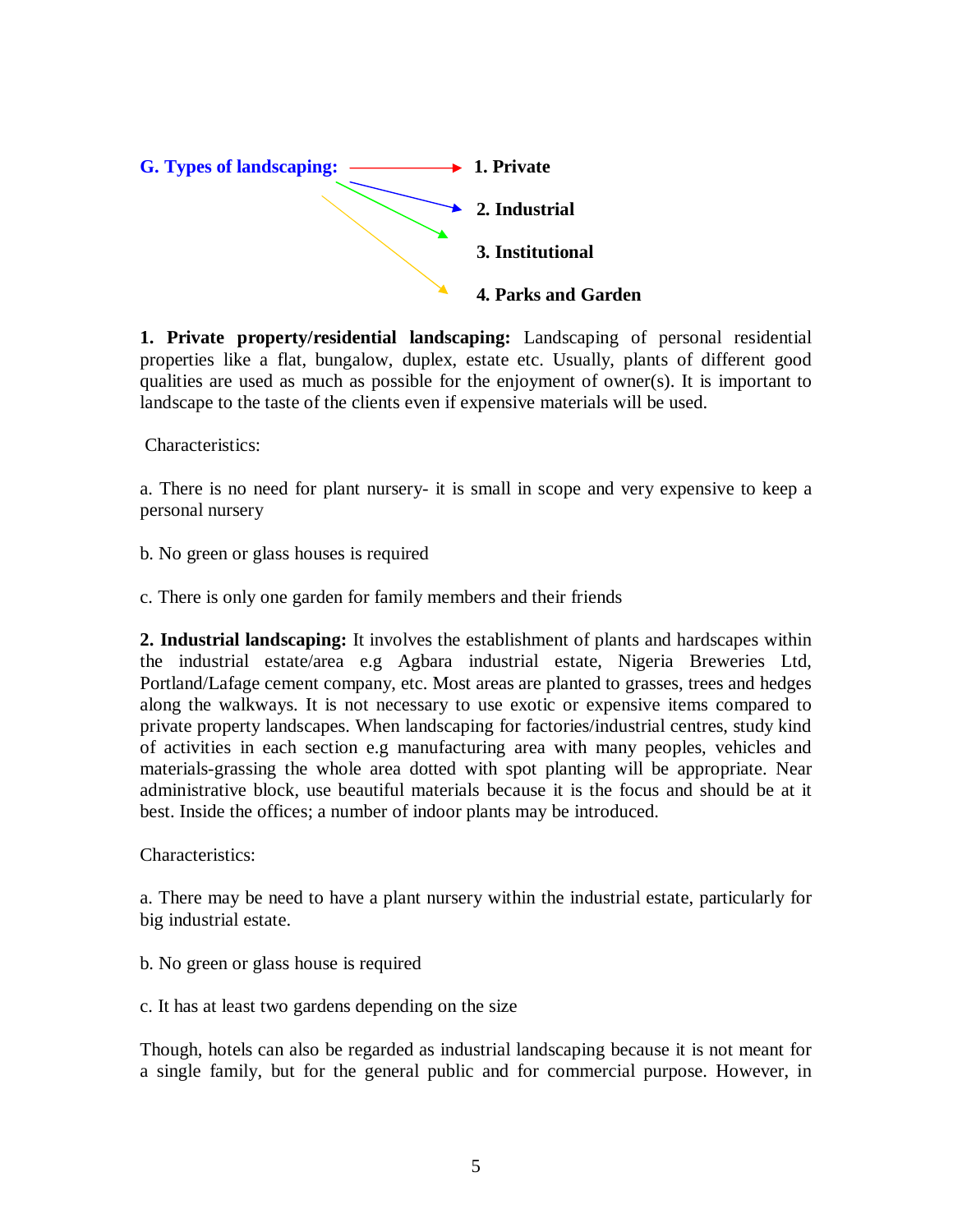actual execution of the project it treated like private property because of requirement for high taste.

**3. Institutional landscaping:** Landscaping that involves all sorts of institutionsuniversities, colleges, polytechnics, hospitals, research institutes, barracks etc. Usually it is meant for all categories of users, i.e. general public of all age category- children, adolescents, adults, women, men, students, lecturers, non-academic staff, scientist etc. Institutional landscaping must be different from others because it is not only for recreation, picnic but also for instructional purpose (educational)

Characteristics:

a. There should be a plant nursery, particularly for replacement of dead plants and to plant new areas.

- b. Presence of green and glass houses is also important
- c. There are many gardens and usually larger.

**4. Recreational landscaping:** It involves landscaping recreational arenas (polo ground, parks and gardens, football pitches, game villages etc) for adults and children. It has special inclusions such as restaurant, water fountains, focal plants, green lawns and other areas for social like picnic, marriages, honey moon, film shooting. Nowadays, ICT and photocopy centre have been added.

#### **H. Use areas in Landscape designs**

#### **Using the 'Indoor room concept' to describe the Outdoor**



|   |  | 1- Public area<br>2- General living room<br>3- Service area<br>4- Private living room                                         |
|---|--|-------------------------------------------------------------------------------------------------------------------------------|
| 4 |  | Walls- hedges, avenue trees,<br>Ceilings- shade trees, canopies, etc.<br>lawns, foundation plants, concrete<br><b>Floors-</b> |
|   |  | floors and walk ways, roads with<br>interlocking blocks or asphalt.                                                           |

- **i.) Use areas**
- **1. Public area –** usually the front part of the property accessibility to visitors
- **2. General living room –** an area of the home that joins the public area, service room and private room
- **3. Service area –** accessible to only the occupants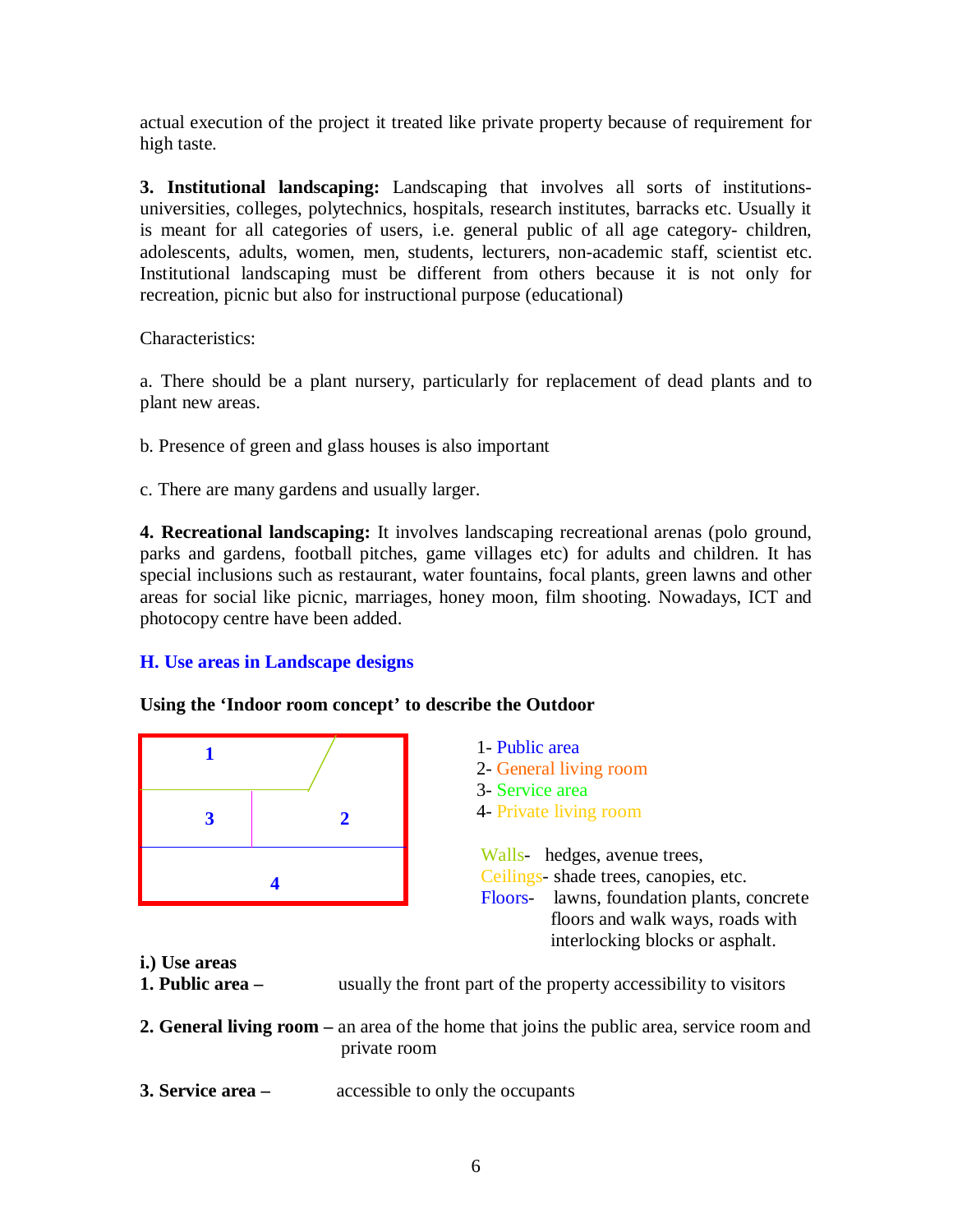**4. Private living room –** an area for rest and occupies the rear of the property and not accessible to outsiders

## **ii.) Components of the outdoor room:**

**a. Walls** - defines the limit and shapes of the out door room, direct traffic through the landscape (hedges, avenue trees), provides full or partial privacy (), provide security (thorny plants e.g. boungavalia spp.), etc.

**b. Ceilings** – defines the upper limit of the outdoor room, provide full or partial shade, provide privacy from overhead viewers, etc.

**c. Floors** – defines the base line of the outdoor room, absorbs shock or impact of traffic, e.g. turfs / lawn, paving, ground covers,

# **I. Site Survey and Analysis**

The objects of survey refer to measurable quantities and qualities on the site. They fall into 3 primary areas:

1.) Collection of data- from 3 sources

i) site

ii) recorded data

iii) information from client, e.g. composition of the family, hobbies and special interests, and frequency and style of outdoor entertainment

2.) Site analysis or survey (see below)

3.) Visual characteristics of the site

# **Information from site analysis**

-Take a dimension of the plot

-Look at the topography

-Rock formation

-Hydrography (surface and underground water)

- -Existing vegetation
- -Existing structure (if any)
- -Location of facility
- -Directional orientation
- -Historical importance of site
- -Proximity to roads
- -Views towards and from the site
- -Problem areas on the site
- -Know the prevailing wind direction

These information can be summarized into natural factors, man made factors and cultural factors.

-After all these three, then presentation of information in form of drawings, diagrams, photographs, written documents, tree dimensional model.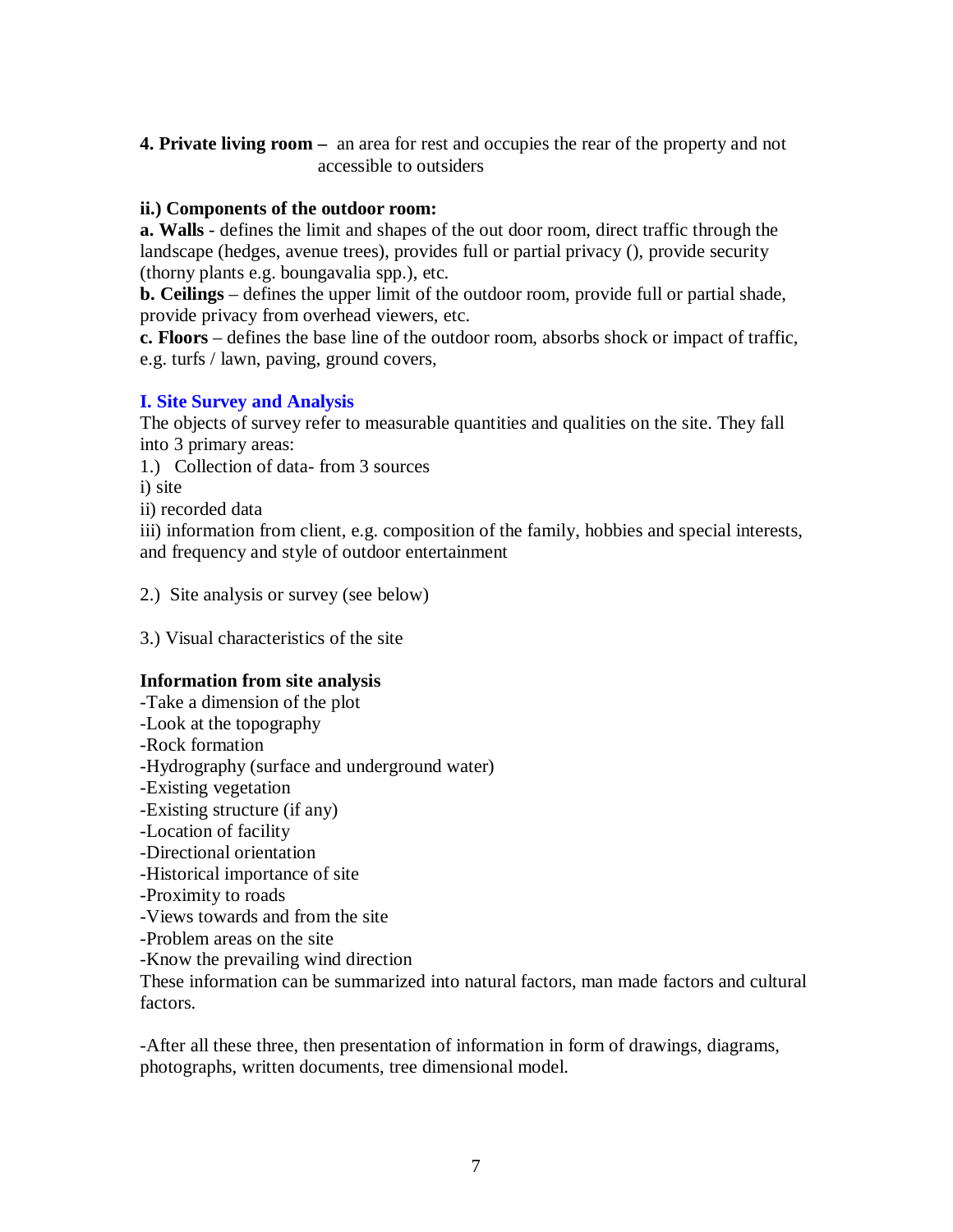-After the survey, then present the bill of quantities

-Analysis: consists of breaking down of all the available matter into components

## **Data collection**

1. Maps- large or small scale maps, land capability maps, climatological maps,

2. Photographic survey- area oblique,

3. Recorded data- from geographical maps, town planners,

4. Restrictions from local government authorities- certificate of occupancy (C of O), set backs on lands, etc.

5. Road types- Trunk A, B or C roads, desire lines, etc.

# **Site survey- Use**

- Triangulation methods- measurements
- Visual survey- visual observations

- Ecological survey- involves all flora and fauna available in the site, use quadrants or a square for ecological studies and frequency of occurrence.

- Soil Survey- engineering qualities of the site, soil type, soil fertility, soil depth, etc.

## **Presentation of Information**

Present your information using

- 1. Location plan-
- 2. Base plan- working plan for information gathering and records puposes.
- 3. Topography- hilly, sloppy, level lands, etc.
- 4. Geology and soil types
- 5. Services- utility lines, above or underground cables and pipes, etc.
- 6. Access and circulation- roads, water bodies, etc.
- 7. Micro-climate, vegetation, bare or covered.
- 8. Ecology- flora and fauna, dominant, co-dominant or recessive species
- 9. Visual characters, bad views, good views, etc.
- 10. Written reports

# **J. Elements of landscaping:**

Visual art such as painting, sculpture, architecture etc are derived from line, form, texture and space. The elements when combined could be used in a variety of ways to influence the artist's vision. In landscape design, as with other forms of visual arts, these elements are the foundation of goo design.

**1. Line:** lines can be horizontal, vertical, diagonal or curved. It is how they are used individually or in combination that gives a landscape dimension. Lines can appear graceful or crude, bold or delicate. Example of line usage in landscape include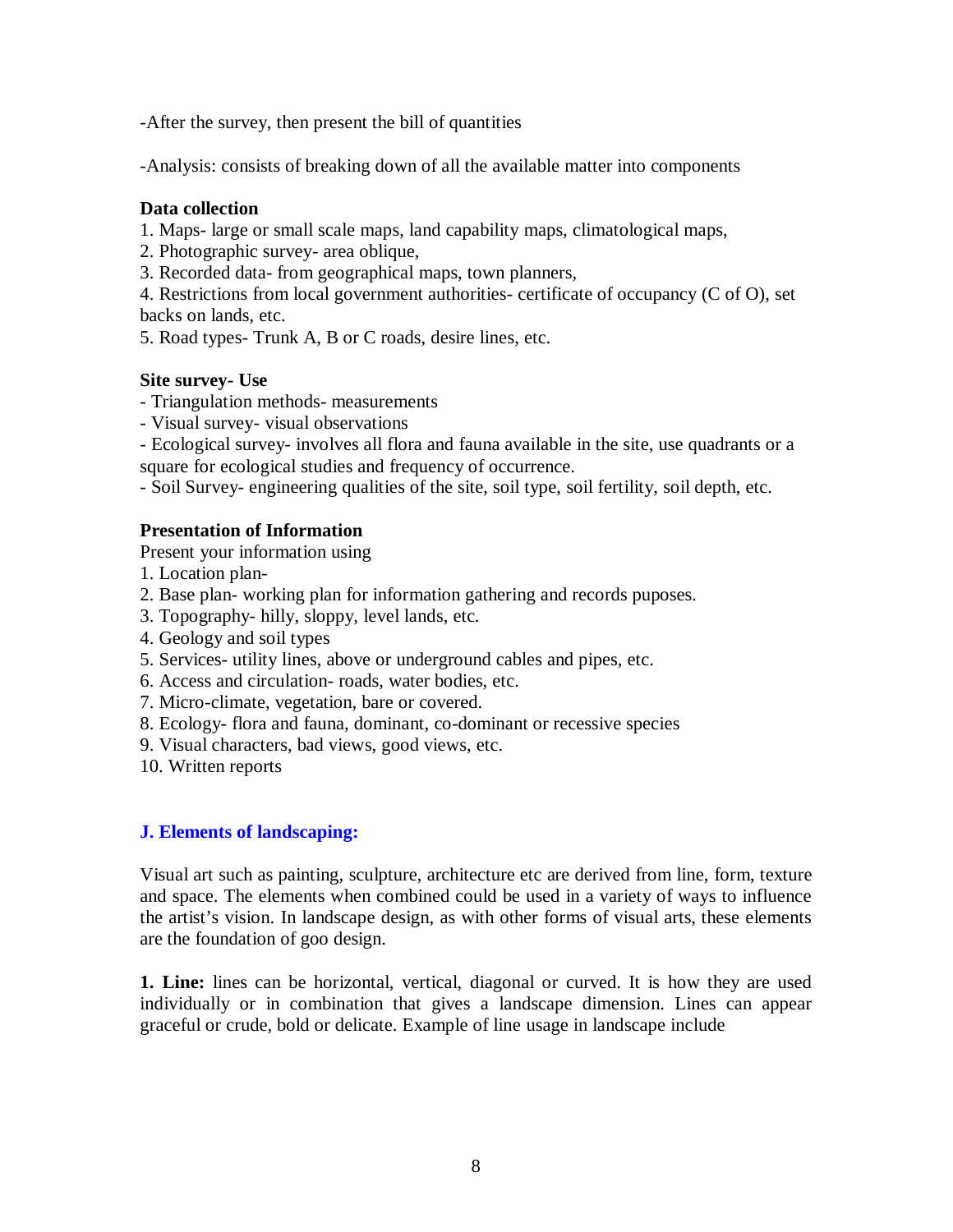-Accentuating an object or drawing attention to a focal point e.g making a large space seem smaller and vice versa, using a walkway with direct route to the focal point will naturally draw a person physically and visually in that area.

-Altering viewers' perspective: a walkway that meanders, where a focal plant is not always in view, will create a mood of surprise, privacy or even suspense.

**2. Form:** Form is associated with three dimensional objects, while shape refers to two dimensional objects. Both are made from lines, but the way these lines are arranged determines the shape or form. When plants with rounded form are planted in a pattern that follow the curve, the landscape takes on a flowing and natural feel. In contrast, if the bedlines are linear and geometric in layout, the plants with columnar forms and tight, upright branching are planted along those bedlines, the landscapes takes on a rigid and formal feel.

**3. Colour:** Colour is perhaps the most complex art element, and it tend to be the most used element. Based on the Munsell system, colour has three dimensions; hue,value and chroma.

a. Hue: It is the name of colour e.g red or blue. Although the total number of hues varies by colour system, it is usually 10-12 basic hues. Hues are also categorise according to designation; cool (blues, greens, purples) and warm (reds, yellow and oranges). This distinction is important to landscape designers, as warm hues tend to look closer to viewer, while cool hues tends to appear farther from the viewer. Designer can apply this to either decrease or increase the perceived dimensions of space within a landscape. Hue can also be grouped as analogous or complimentary.

b. Value: value describes how dark or light a colour is and it sometimes called brightness, lightness, or luminosity. Hues that are light have a high value than hues that have black addition.

c. Chroma: It is sometimes called intensity, saturation, or purity. It is a measure of actual hue content. Pure hues have the most chroma, while grays have the least chroma

Colour is an important landscape design consideration for both plants and hardscapes.

**4. Texture:** It is the surface characteristics that is seen or felt. Texture can be categorized in to coarse, medium and fine. All landscape components have their on textures. Contrasting textures add interest to a design, but much textural contrast can result in a chaotic scene.

**5. Space:** In designing landscape space, it is important to differentiate between positive (occupied or filled space) and negative (unoccupied or empty space). Space can be two or three dimensional as a shape or a form respectively. It is important to effectively use element of space to help organize a landscape and provide focus to specific areas.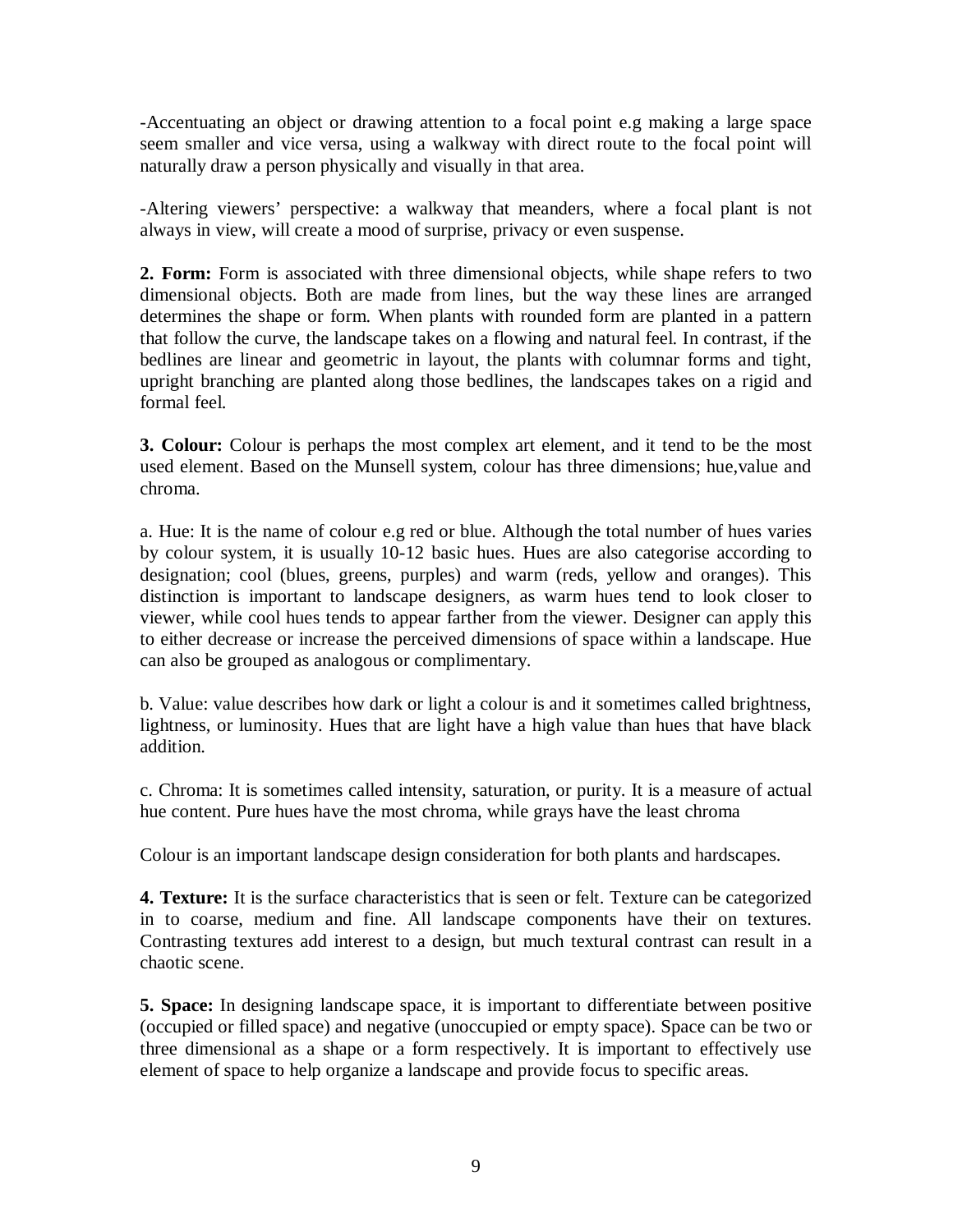### **K. Principles of landscape design**

The goal in developing a landscape plan is to design a plan that will achieve unity and harmony. The principles of landscape design are the building blocks used by designers to create beautiful and functional landscapes. Landscape design principles are the same for all types of landscapes. They are in many different ways, depending on the site, the clients' wishes, and designer's knowledge and preferences. Similar to elements of art, these principles represent the primary concert that influence landscape design. Design principles are not rules that require precise adherence, but instead reflect a framework of universal concepts that prove effective in creating designs.

Therefore the following principles should be considered in designing the plan;

**1. Simplicity:** Regardless of the scale of a landscape, simplicity should be an overriding design consideration. This is obtained by repeating the plantings. A few well-arranged forms, colours or textures should be used. Too many different things in a small area produces a restless quality which will leave the onlooker dissatisfied. Simplicity in a landscape can be created both physically and visually. Physical simplicity refers to a design in which the actual shapes are simple e.g house dominate a residential landscape design, use simple bold rectilinear lines that mimic the house or a strong audacious curves rather than thin, wiggly bedlines that resemble snake lying in the grass. Visual simplicity can be achieved when plants are grouped or massed together.

**2. Order:** Order can be achieved by using consistent design theme such as formal, informal or structured informality. Grouping plants and hardscapes so that there are physical connections between the elements will enhance order and create a cohesive whole. Order can be further reinforced by grouping plants together in masses, rather than scattering individual plants around the landscape.

**3. Repetition:** There is need for reappearance of attractive materials in several locations in the landscape. It results in a sense of unity between the different plant species that make up the design. Too much repetition leads to boredom while too little leads to visual choas. Repeat one or more basic art element ( form, colour, texture, size) e.g planting of red flowers at all entrances to the house.

**4. Rhythm and line:** It addresses the factors of time and movement within a landscape. Landscapes are seldom experienced in an instant, but rather through time as a person explores the space. Rhythm in a landscape may be visual or physical, and it can be observed in both vertical or horizontal planes of a design. For example, vertical visual rhythm is gradual progression of plants from short to tall. Horizontal visual rhythm is often generated for bedlines or hardscapes. How a person moves through the landscape and physically interacts with it can be determined, in part, by the design rhythm e.g pathway width and route, dimensions, spacing of interlocking blocks, location of seating or resting elements.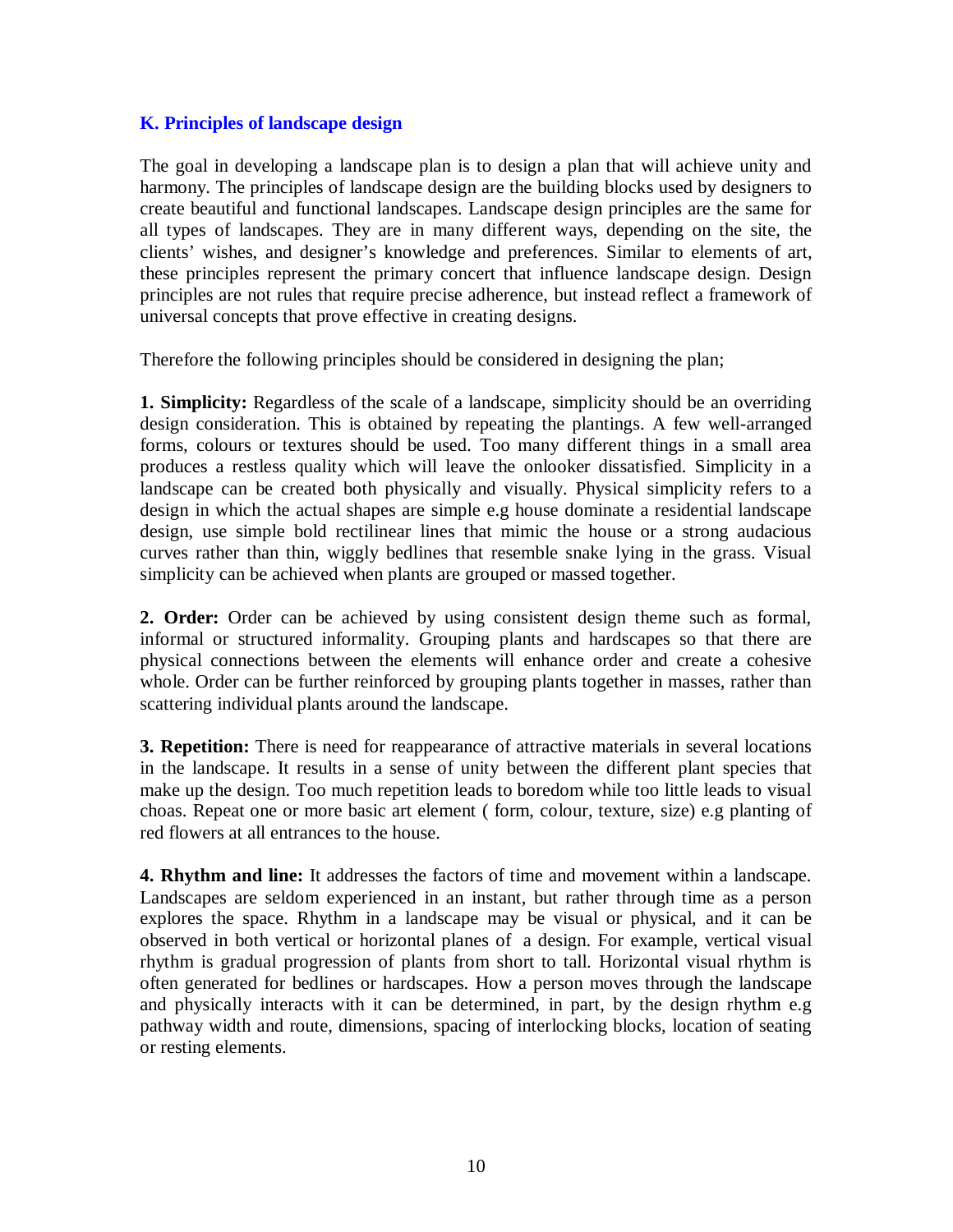**5. Unity:** It is the principle that creates link between the plants, hardscapes and house. It creates a sense of interconnectedness within the design composition. A successful landscape design ties the house and landscape together and creates an outdoor living space that is an extension of the house. Unity can be reinforced by using consistent bedlines, single ground cover, massing plants together and repeating these masses throughout the landscape.

**6. Balance:** The design should include a focal point or centre of interest around which the landscape plants, structures, and open spaces are grouped or balanced. The arrangement of plants and other objects should be in a sequence leading to or away from a focal point. The front entrance of the home is usually the focal point. A sense of balance is created by designing a real or imaginary point and by using mass, colour, line or texture in equal quantities on each side of the point. The types of balance in landscapes are symmetrical, asymmetrical and radial. Symmetrical is common in formal landscapes. This landscape has an obvious central axis, and everything on one side of the axis is mirrored on the other side. Asymmetrical balance combines different objects on each side of a discrete axis or balance point, resulting in a similar visual mass on both sides of the axis or point. The bed lines in asymmetrical design tends to be curvilinear, and the overall feel tends to be informal than a symmetrically balance design. Radial balance is created by equally spacing objects around a centre point, creating a strong focus in the middle of the pattern. It can be used effectively in patios and paved areas or in large areas that integrate plantings and hardscapes.

**7. Proportion and scale:** refers to size relationship between the different components within the landscape. It could be relative or absolute. Relative scale is the relation of one part of the design to the others. The house is often the dominant element of a residential design, and it requires that at least some elements of the design be sufficiently sized, e.g. height of building may influence size of plants. Absolute scale is the relation of a particular design element to human. Plant materials help to define size relationship within a landscape. The major relationship that involve plant materials are; plants to buildings, plants to other plants and plants to people. Because plants are living and dynamic entities, these proportional relationships will change as the landscape mature and even season to season if the plants are deciduous or herbaceous. To attain correct proportion, the landscape design should be based on mature height and spread of the plant.

**8. Emphasis:** focal points draw the eye to specific landscape locations when a person is viewing the landscape as a whole. Emphasis on specific areas and create a contrast between memorable, vivid or exciting landscape elements and the rest of the landscape. A focal point may be a specimen plant, garden accessory or water feature. It captures attention by it unusual line, shape texture or colour. Each major area in a landscape should have one focal point, multiple point is acceptable if the area is large.

#### **Basic Styles in landscaping**

- 1. Corner planting- incurves, outcurves,
- 2. Line planting
- 3. Foundation planting